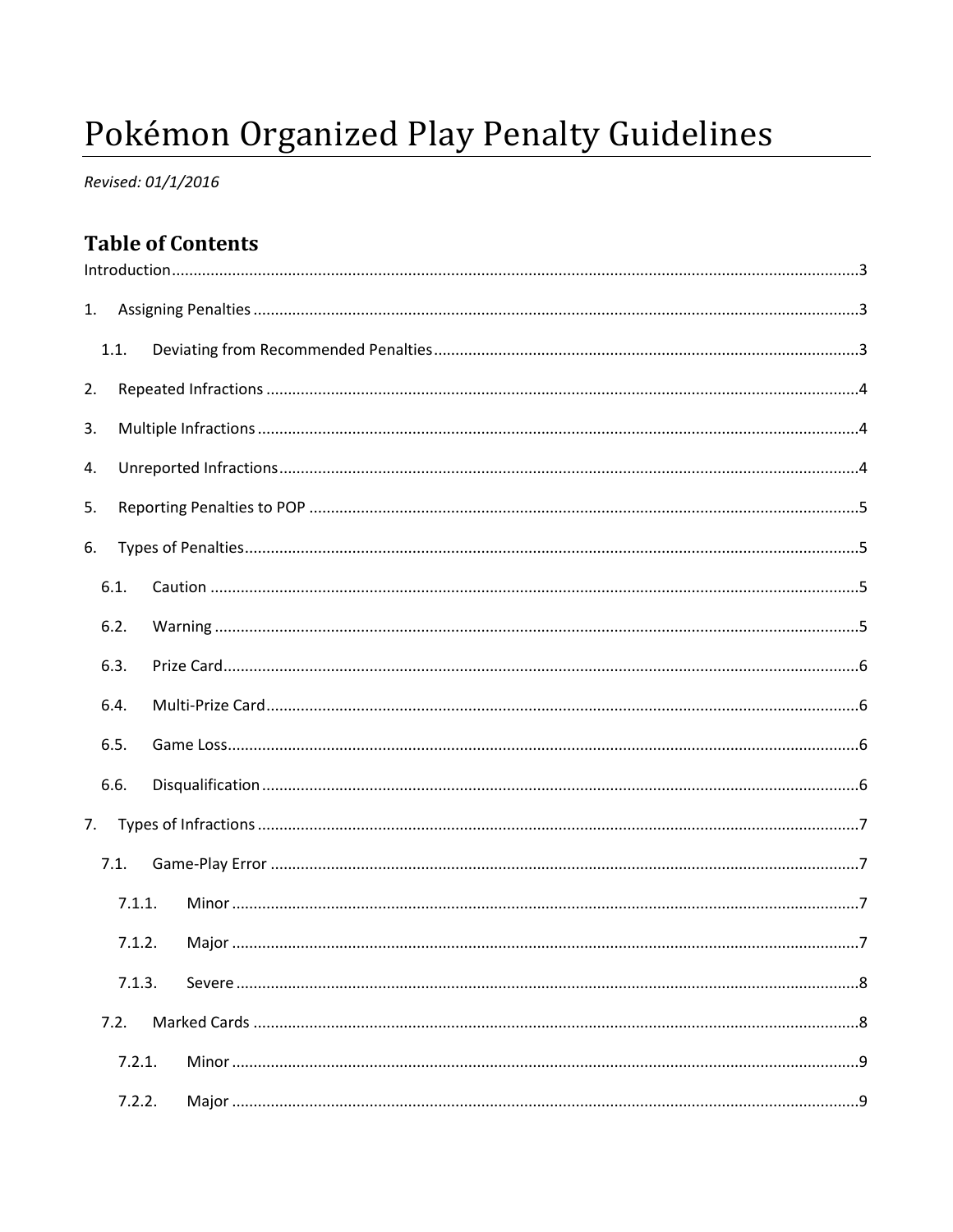|    | 7.3.        |  |
|----|-------------|--|
|    | 7.3.1.      |  |
|    | 7.3.2.      |  |
|    | 7.3.3.      |  |
|    | 7.3.4.      |  |
|    | 7.4.        |  |
|    | 7.4.1.      |  |
|    | 7.4.2.      |  |
|    | 7.5.        |  |
|    | 7.5.1.      |  |
|    | 7.5.2.      |  |
|    | 7.5.3.      |  |
|    | 7.6.        |  |
|    | 7.6.1.      |  |
|    | 7.6.2.      |  |
|    | 7.6.3.      |  |
|    | 7.6.4.      |  |
| 8. |             |  |
| 9. |             |  |
|    | Appendix A. |  |
|    | Appendix B. |  |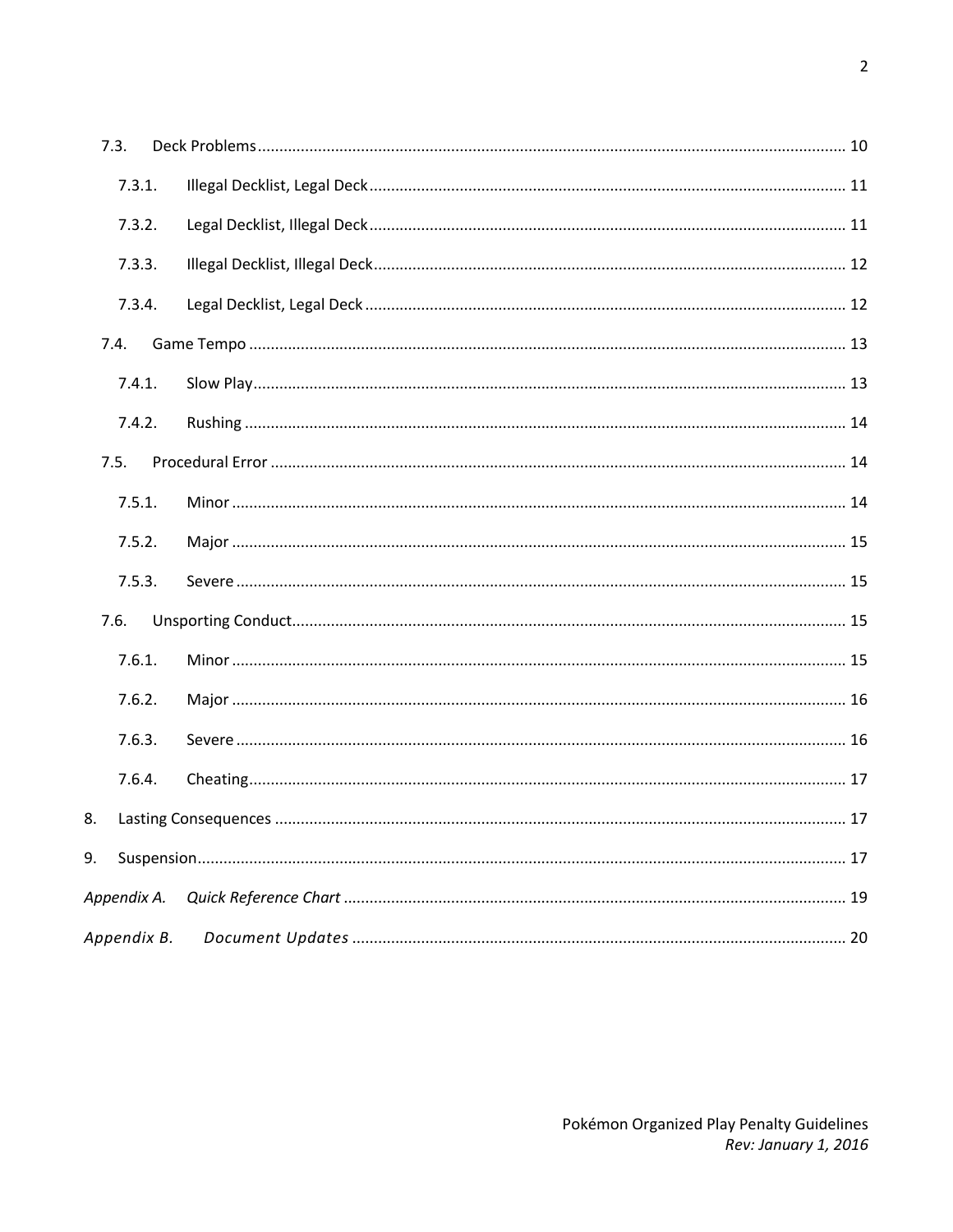# <span id="page-2-0"></span>**Introduction**

Pokémon Organized Play protocols and procedures are intended to foster a spirit of friendly competition at all Play! Pokémon events. However, there occasionally arise situations, whether intentionally or unintentionally, in which players and spectators do not abide by the Play! Pokémon rules or the Spirit of the Game. In these cases, Tournament Organizers and judges need to issue penalties to the players. These range from **Cautions** and **Warnings** that do not represent substantial corrective action to more lasting forms of penalties, including disqualification from an event.

This document is intended to provide Tournament Organizers and judges with guidelines by which they can assign and report penalties in a fair, even, and logical way.

# <span id="page-2-1"></span>**1. Assigning Penalties**

Play! Pokémon Tournament Organizers seek to create fun, safe, and non-stressful play experiences for our players. For this reason, the application of penalties should be handled in the most polite and discreet manner possible.

Every time a penalty is assigned, it should be accompanied by an explanation of specifically how the player's actions are disallowed by the Play! Pokémon Tournament Rules and by a clear description of what penalty will result from a repeated infraction.

Pokémon Organized Play believes that standard-level events are a learning environment for new players, as well as players practicing for more competitive-level events. Therefore, the application of penalties should be handled in a way that is positive and that moves the player toward a better overall understanding of the rules. In order to avoid singling players out or making a spectacle of an incident, Tournament Organizers and judges may want to assign penalties in private. Issues regarding attire, personal hygiene and other potentially embarrassing topics should also be handled away from the table.

In some cases a player may choose to drop from the event in an attempt to avoid receiving a serious penalty. This tactic is unacceptable. The Head Judge should notify the player that the penalty will still be assessed and reported to POP accordingly.

With the exception of the Unsporting Conduct penalties, the penalties outlined in this document assume that all rules violations are unintentional. If a judge deems that a rules violation has been made intentionally, the Unsporting Conduct: Cheating penalty should be applied. POP feels that cheating is among the worst offenses that a player can commit at an event and should be dealt with swiftly.

# <span id="page-2-2"></span>**1.1. Deviating from Recommended Penalties**

The penalties for infractions are simply recommendations and may be increased or decreased in severity based on circumstances. As a general rule, judges should take an especially easy approach with the Junior age division. Younger players are often prone to mistakes due to lack of experience or the intimidation of playing in a competitive environment. POP recommends starting with a **Caution** for most penalties applied to players in the Junior age division. Younger or less-experienced players should always be given the benefit of the doubt, as they are often learning the game and most of the mistakes they make are accidental. These players may be given additional **Caution** penalties before a **Warning** is issued.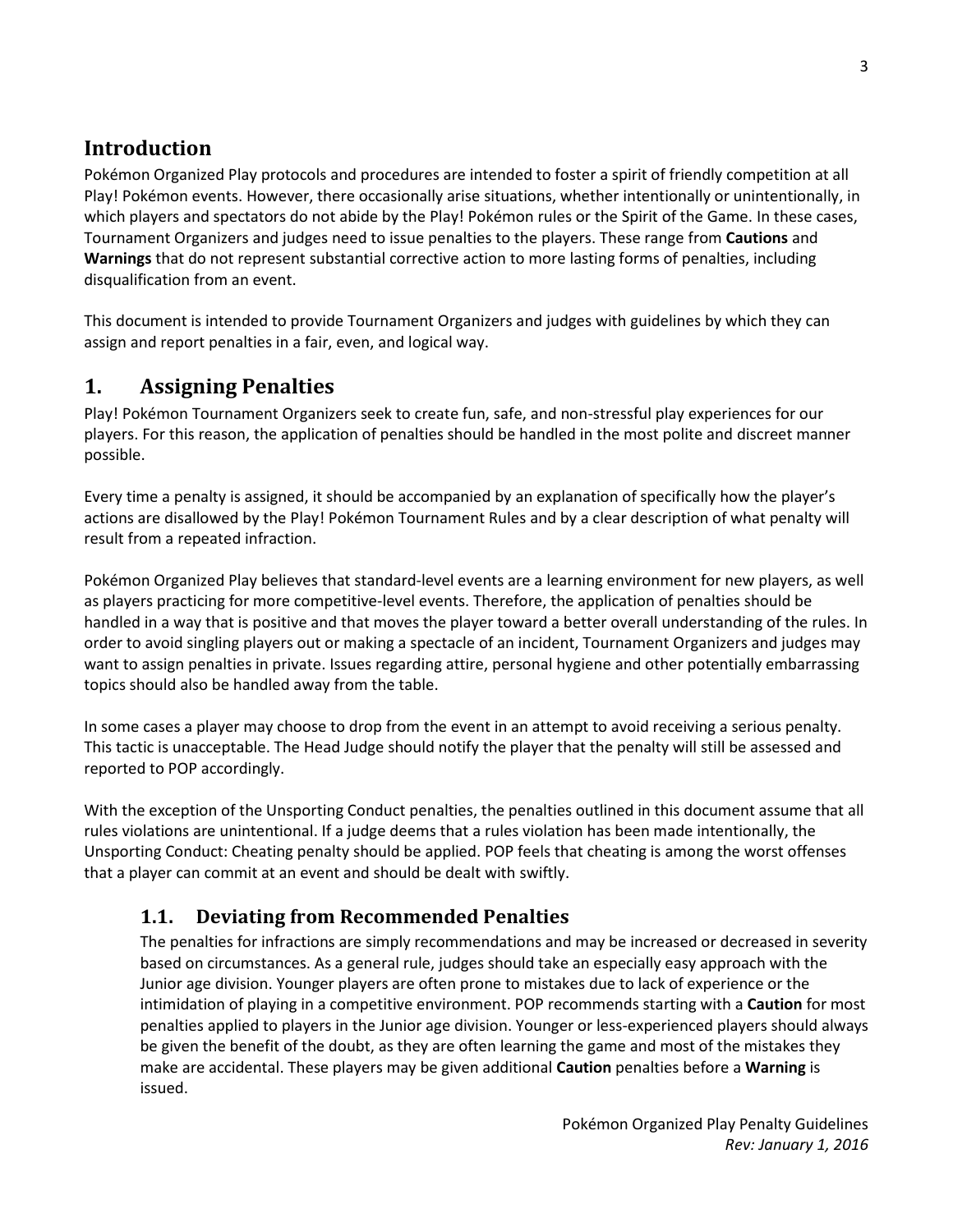The final word on what penalties should be applied to which players and at what time is up to the Head Judge of the event. The Tournament Organizer and other judges may assign penalties, but they should always check with the Head Judge before assigning a penalty more severe than a **Warning**. All **Cautions** and **Warnings** assigned by any judge or Tournament Organizer should be reported to the Head Judge of the event. The Head Judge is required to report any penalty above a **Caution** to Pokémon Organized Play.

# <span id="page-3-0"></span>**2. Repeated Infractions**

In the case where a player repeats an infraction or fails to correct his or her behavior after receiving a penalty, the judge or Tournament Organizer should escalate the level of penalty for each subsequent infraction to further reinforce the need for the erring player to play within the rules. This will result in a higher-than-usual penalty being issued for a particular offense.

Generally speaking, escalating the penalty by one step per repetition of an infraction is satisfactory. This means that for the fourth penalty, an error that was originally penalized with a **Caution** will often receive a **Game Loss**. In some cases, increasing the penalty by more than one step may be appropriate. In the case of Slow Play penalties, it may also be appropriate to escalate the penalty earlier than with other issues.

Judges and Tournament Organizers should understand that a tournament is not an isolated incident. If a player has a history of excessively committing the same infractions at your events, starting with a penalty higher than the one recommended in this document is appropriate. For example, a player who has a history of Unsporting Conduct: Minor at past events could be issued a **Warning** or **Prize Card** penalty, instead of a **Caution** for the first instance of the penalty at an event.

# <span id="page-3-1"></span>**3. Multiple Infractions**

Players who commit more than one type of infraction during the course of an event are often genuinely uninformed: competitive tournaments can be daunting, and there is much to learn about procedure, etiquette, and fair play. It can also be nerve-wracking to compete for prizes at the age of many of our players, and they should be given every chance to learn about the game and the Play! Pokémon system.

That being said, it is also important to recognize that some players attempt to gain extra leverage at an event by committing several different errors "accidentally," and these players should be encouraged to discontinue this type of behavior.

Simply put, the decision as to whether to increase the penalty assigned to a player who has previously committed a different infraction is left to the assigning judge or Tournament Organizer. Younger and lessexperienced players deserve a little extra consideration, and, unless recommended in this document, **Game Loss** penalties should rarely be assigned to first offenses, even if the player has made other mistakes during the same event.

# <span id="page-3-2"></span>**4. Unreported Infractions**

It is each player's responsibility to ensure that he or she and his or her opponent are playing by both the game and tournament rules. If a player makes a game play, procedural, or other error, and both that player and his or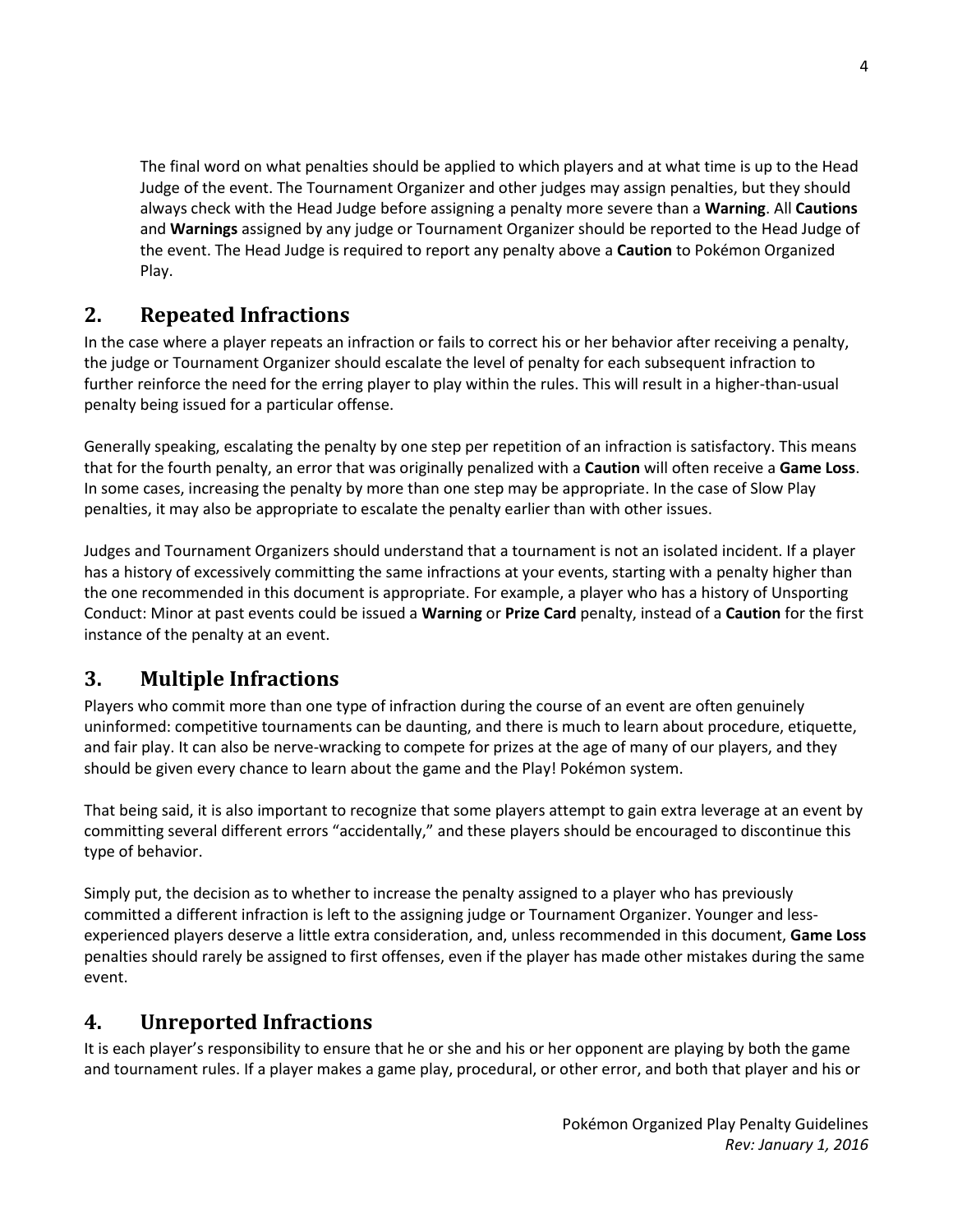her opponent miss the error, the judge and Tournament Organizer cannot be expected to rewind the game-play decisions made after the error or adjust the outcome of a resolved game.

# <span id="page-4-0"></span>**5. Reporting Penalties to POP**

Simple **Cautions** do not need to be reported to POP; however, penalties at the **Warning** level and above **must** be reported. POP tracks each player's penalty history to differentiate intentional repetition of infractions from unintentional occurrences, and to determine if long-term action is necessary.

Penalties that require reporting must be submitted to playercoordinator@pokemon.com within 7 days of the event date. A penalty reporting form can be found on the Tournament Rules and Resources page for your convenience.

If you cannot access the penalty reporting form, please email the information to

playercoordinator@pokemon.com:

- Tournament sanctioning number
- Player IDs and names of the relevant players
- Player ID and name of the judge issuing the penalty
- A detailed account of the relevant proceedings of the event, up to and including the infraction, the response from the judges and Tournament Organizer, and the reaction, if any, of the involved players

# <span id="page-4-1"></span>**6. Types of Penalties**

The following list details the various levels of penalty in order of severity. Only Pokémon Organized Play is authorized to add to or alter any of the penalties below.

It is important to note that actions taken by a judge in an attempt to correct the Game State are separate and distinct from any penalties earned.

<span id="page-4-2"></span>Tournament Organizers and judges may not issue any penalty other than those listed below.

# **6.1. Caution**

A **Caution** is the most basic of assigned penalties. In essence, the judge or TO assigning the **Caution** is merely notifying the player that he or she did something wrong. The **Caution** should be followed with an explanation to the player about the correct procedure as well as notification to the player that a repeated offense may result in a higher penalty.

# <span id="page-4-3"></span>**6.2. Warning**

A **Warning** is similar to a **Caution** in that both are minor penalties. They differ in that **Warnings must** be reported to POP by the Head Judge or Tournament Organizer of the event in which they occur. If younger or less-experienced players commit a second offense that was penalized the first time with a **Caution**, a second **Caution** is a suitable second penalty, but a **Warning** may need to be issued on a third offense. Judges should always use discretion when escalating a penalty in the Junior age division, as this group is often still learning the game.

After a **Warning** has been issued, the issuing TO or judge should confirm that the erring player is aware of the proper rules and procedures as set forth in the Play! Pokémon Tournament Rules. The player should be informed that a repeat offense may result in an escalated penalty, such as a **Prize Card** penalty or a **Game Loss**.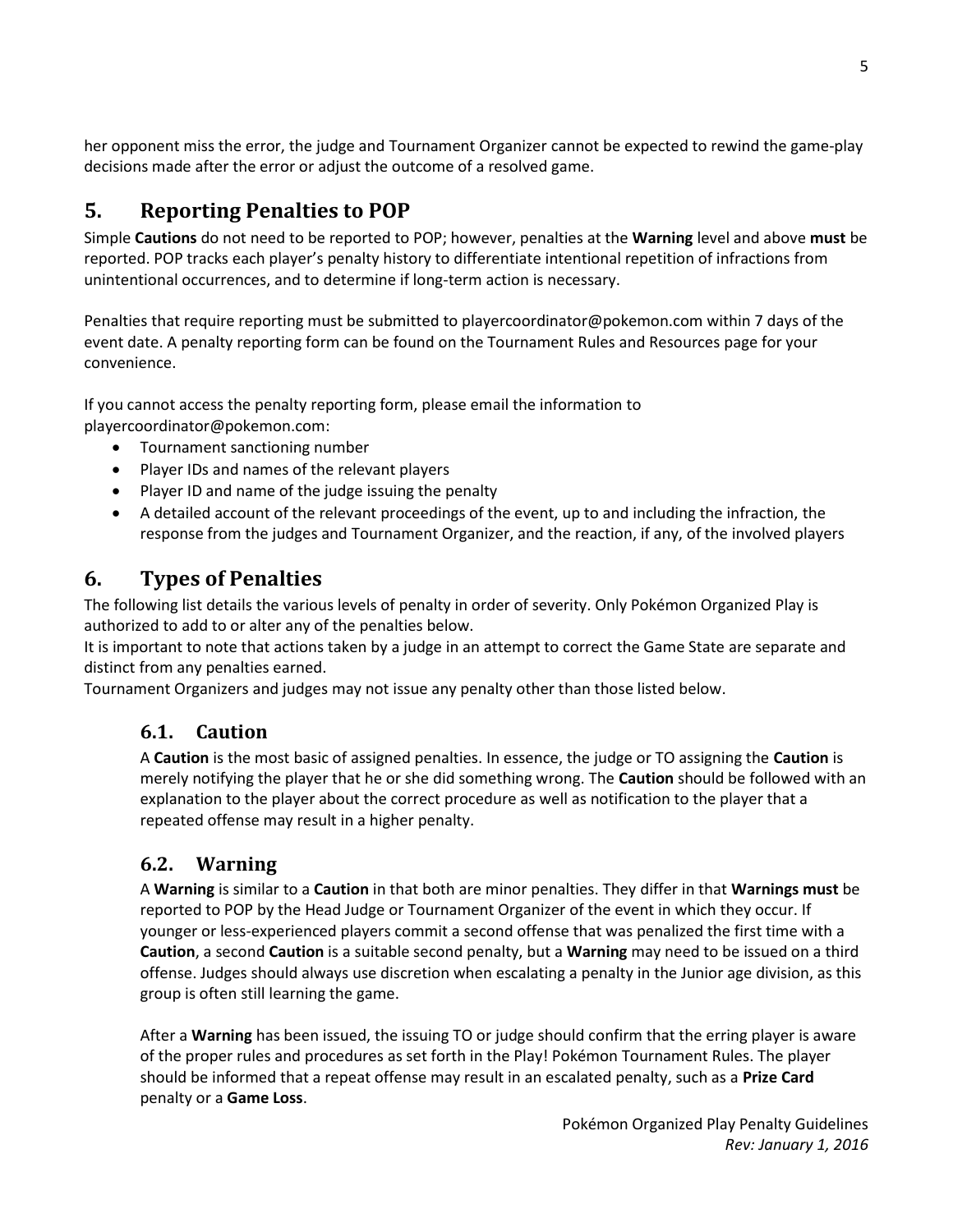# <span id="page-5-0"></span>**6.3. Prize Card**

The **Prize Card** penalty is used when a mistake has been made that significantly affects the game state and there is no clear way to resolve the issue, or when a **Warning** has been given and a **Multi-Prize Card** penalty would be too harsh. When issuing a **Prize Card** penalty, a judge gives the player who did not commit the penalty the option to take one of his or her Prize cards into his or her hand. The penalty is still recorded even if the player chooses not to take the Prize card. If this Prize card happens to be the last Prize card, the game is over, and the player who took his or her last Prize card is given the game win.

# <span id="page-5-1"></span>**6.4. Multi-Prize Card**

The **Multi-Prize Card** penalty is used when a mistake has been made that has a severe impact on the game state and there is no clear way to resolve the issue, but a Game Loss is too harsh of a penalty. When issuing a **Multi-Prize Card** penalty, a judge gives the player who did not commit the penalty the option to take up to three of his or her Prize cards into his or her hand. The player may choose to take fewer than three Prize cards if he or she wishes, and must announce how many he or she will be taking in advance of taking these Prize cards. The penalty is still recorded, even if the player chooses not to take any Prize cards.

# <span id="page-5-2"></span>**6.5. Game Loss**

The **Game Loss** penalty is generally used when a mistake has been made that has a severe impact on the game state, to the point where the game is irreparably broken and unable to continue. This penalty is also used for other major procedural errors or problems.

When issuing a Game Loss penalty during an active game, the game is recorded as a loss for the player receiving the penalty. In extreme cases where significant errors have been made by both players in a single game, a Game Loss penalty may be issued to both players simultaneously. A game terminated in this manner is not a tie; it is recorded as having no winner.

If this penalty is issued between rounds, the penalty is applied to the player's next game.

## <span id="page-5-3"></span>**6.6. Disqualification**

**Disqualification** is the most serious penalty that can be issued at a tournament. Its use should be strictly reserved for the most extreme cases, where a player's actions (whether intentional or unintentional) have significantly and negatively impacted the integrity or operation of the entire event. Players who receive this penalty are removed from the tournament and become ineligible to receive any prizes. It is important that the removal be enacted in such a way so as not to inflame, extend, or call any more attention to the situation than is absolutely necessary.

The timing of a player's disqualification has an impact on the remainder of the tournament.

- If disqualified after pairings are posted or during an active match, the player is given a loss for that round, and then dropped from the event.
- If disqualified after his or her match is completed but before pairings for the next round are posted, the player is simply dropped from the event.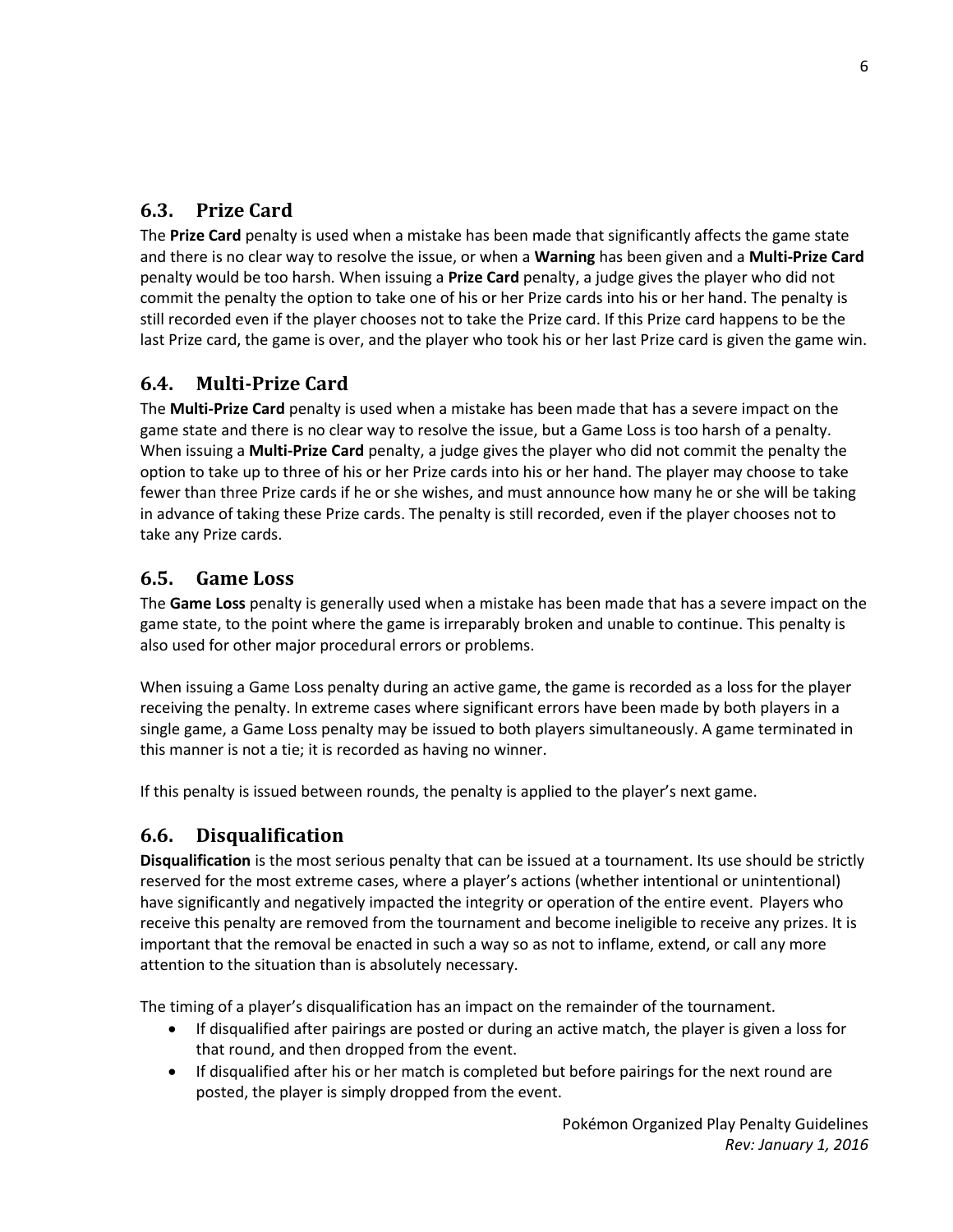If disqualified at any point during a Single Elimination cut, the player is dropped from the event, and his or her opponent receives a win for that round.

If the player's actions warrant it, asking the player to leave the tournament site may be necessary. The player receiving the penalty should be given time to collect his or her belongings and to make arrangements with any other players he or she may have traveled with.

# <span id="page-6-0"></span>**7. Types of Infractions**

There are several categories of infraction, and each should be treated slightly differently based on the age and experience level of the involved players.

Each infraction lists two penalties. The Tier 1 Penalty is the first penalty that should be assigned to a player committing this type of infraction at an event such as a store level tournament, League Challenge, or City Championships event. The Tier 2 Penalty should be assigned at events such as State Championships, Regional Championships, National Championships, or World Championships events, as players at these events are held to a higher standard of game play.

# <span id="page-6-1"></span>**7.1. Game-Play Error**

<span id="page-6-2"></span>This infraction covers general mistakes made during the course of a game. These mistakes can have very little impact on a game, or they can bring a game to an abrupt halt. This category defines the three levels of errors and outlines the appropriate penalties for each.

### **7.1.1. Minor**

These errors have very little effect on game-play and can usually be fixed with little effort. In many cases, players should be given multiple starting penalties before escalating the penalty, and the maximum penalty given should be a **Prize Card** penalty.

Examples of Game-Play Error: Minor include:

- Drawing a card to your hand without showing it to your opponent when the card tells you to do so.
- Declaring an attack without having the proper Energy attached.
- Failing to place Prize cards at the beginning of the game. Discovered after play starts but before any searches of the deck.
- Forgetting to discard a Supporter card after it has been played.
- Drawing an extra card.
- Forgetting to flip a coin for a Burned or Poisoned Pokémon between turns.
- Inadvertently revealing the top card of your deck, or one of your Prize cards.

#### **Recommended Starting Penalty:**

#### Tier 1: **Caution**

**Tier 2:** Warning

#### <span id="page-6-3"></span>**7.1.2. Major**

When game state has become irreversibly confused due to game-play errors, it is appropriate for the judge to issue a higher-level penalty. Major game-play error penalties are also appropriate for minor game-play errors that have left the game too confused to reset.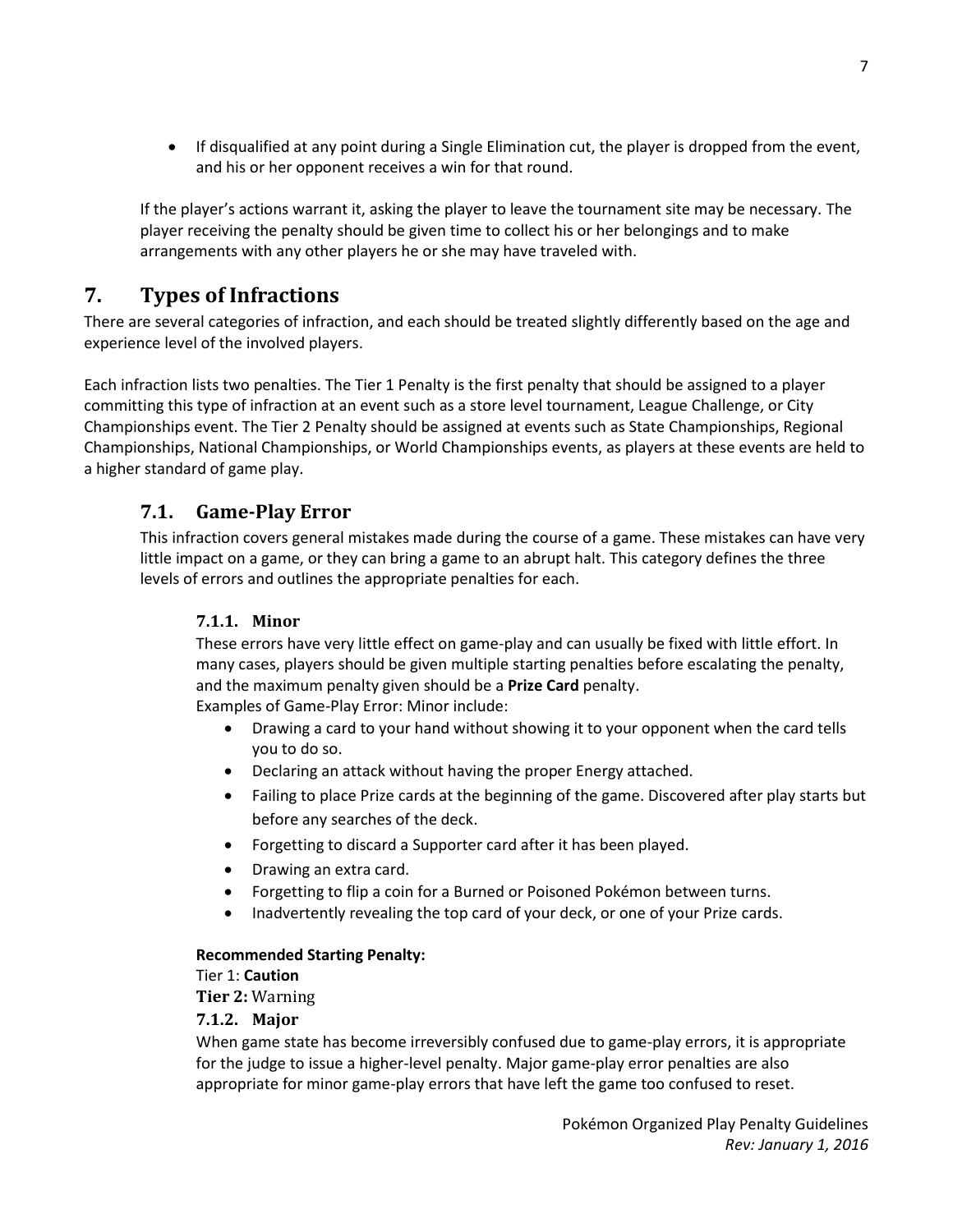In addition to the assigned penalty to the offending player, a **Caution** should be issued to the player's opponent for not properly keeping track of game state and rules.

Examples of Game-Play Error: Major include:

- Playing more than one Energy card in a single turn without the use of an effect that allows you to.
- Shuffling your deck mid-game without the use of a card effect.
- Insufficiently randomizing your deck.
- Failing to place Prize cards at the beginning of the game. Discovered after a search of the deck.\*

Taking a Prize card without Knocking Out a Pokémon.

- Taking too many Prize cards after Knocking Out a Pokémon.
- Forgetting to place damage counters on a Pokémon from a mandatory effect, such as Poisoned.
- Using an Ability when a card prevents its use.

# **Recommended Starting Penalty:**

Tier 1: **Warning** Tier 2: **Prize Card**

**\****If two searches have been made, the starting penalty can be escalated one step. If three or more searches have been made, escalating to the next penalty tier is appropriate.*

#### <span id="page-7-0"></span>**7.1.3. Severe**

In some cases, a game-play error occurs which irreparably breaks the game state. In these cases, there is no way that either player or a judge can reset the game to the point where it can be continued.

In addition to the assigned penalty to the offending player, a **Warning** should be issued to the player's opponent for not properly keeping track of game state and rules.

Examples of Game-Play Error: Severe include:

- Failing to place Prize cards at the beginning of the game. Discovered after three or more searches of the deck.
- Shuffling your hand into your deck without the use of a card effect.
- Shuffling your Prize cards into your deck without the use of a card effect.
- Shuffling your discard pile into your deck without the use of a card effect.
- Picking up your cards before both players agree on the game winner.

#### **Recommended Starting Penalty:**

Tier 1: **Game Loss** Tier 2: **Game Loss**

### <span id="page-7-1"></span>**7.2. Marked Cards**

Cards in a player's deck that are clearly distinguishable from other cards in the deck during play are referred to as 'marked'. A variety of conditions can cause the cards in a player's deck to become marked.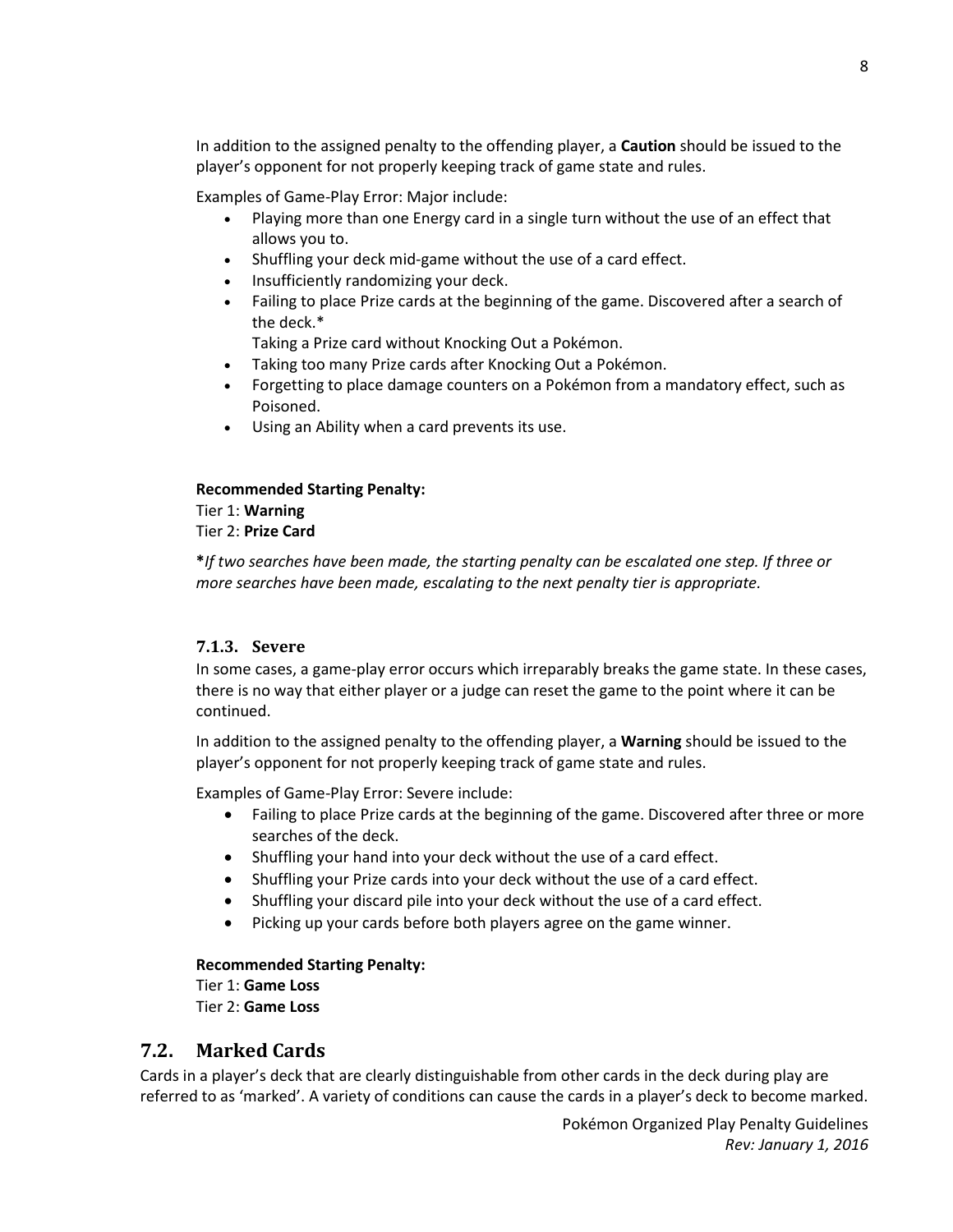Because marked cards can give a player foresight into the next card that he or she will draw, the contents of his or her deck, or the location of a specific card in the player's deck, marked cards cannot be allowed in any player's deck at a sanctioned Pokémon TCG event. If the problem is caught during deck checks prior to the start of the event, these errors can be corrected without issuing a penalty.

While considering the severity of penalty to be assessed based on advantage, the tournament staff should take into account both the markings on the cards or sleeves, and the variety of cards that have these markings. For example, if five different cards in a player's deck are marked due to sleeve length, it is reasonable to assume that little advantage was gained, as knowledge of which cards are in those sleeves provides very little advantage. However, in the same example, if the cards all have a similar mechanic, such as allowing the player to search the deck for a Pokémon, significant advantage could have been gained, so a stronger penalty should be applied.

If a player is required to re-sleeve a deck due to deck problems, the player should be strongly encouraged to randomize the deck **prior** to re-sleeving. In the event that there is a flaw in the new sleeves that goes undetected initially, randomizing the deck will reduce the likelihood of a pattern occurring. Players are always responsible for the condition of their cards and card sleeves, even if any problems were missed by the event staff during a previous deck check.

#### <span id="page-8-0"></span>**7.2.1. Minor**

This penalty should be used when marked cards exist but there is no discernable pattern to which cards are marked. If there appears to be some pattern to which cards are marked, escalating to the next penalty tier is appropriate.

Placing the deck in card sleeves (if unsleeved) or replacing the damaged sleeves (if sleeved) usually solves the problem. Marked cards or sleeves should be replaced as soon as possible, without disrupting game play.

Examples of Marked Cards: Minor include:

- Two basic Energy, a Pikachu, a Fighting Stadium, and a Potion have a thumbnail mark along the lower edge of the sleeve. The combination of cards does not create a pattern that would provide the player with significant advantage.
- The player's sleeves have standard wear and tear in different areas of the sleeves, which could allow the player to determine which cards are which at a cursory glance.
- Several of the player's cards are parallel holo versions of the card, causing a slight bend down the center of the card. However, while the cards are identifiable as parallel holo cards, there is enough variety in which cards bend that no pattern can be determined.

#### **Recommended Starting Penalty:**

Tier 1: **Caution** Tier 2: **Warning**

#### <span id="page-8-1"></span>**7.2.2. Major**

This penalty applies to a player who has marked cards or sleeves where there is a discernable pattern to which cards are marked. Because the possibility for a player to gain an advantage is high, the penalties associated with this category are more severe. Further investigation may be required to determine if the markings are intentional, or if the player is using accidental

Pokémon Organized Play Penalty Guidelines *Rev: January 1, 2016*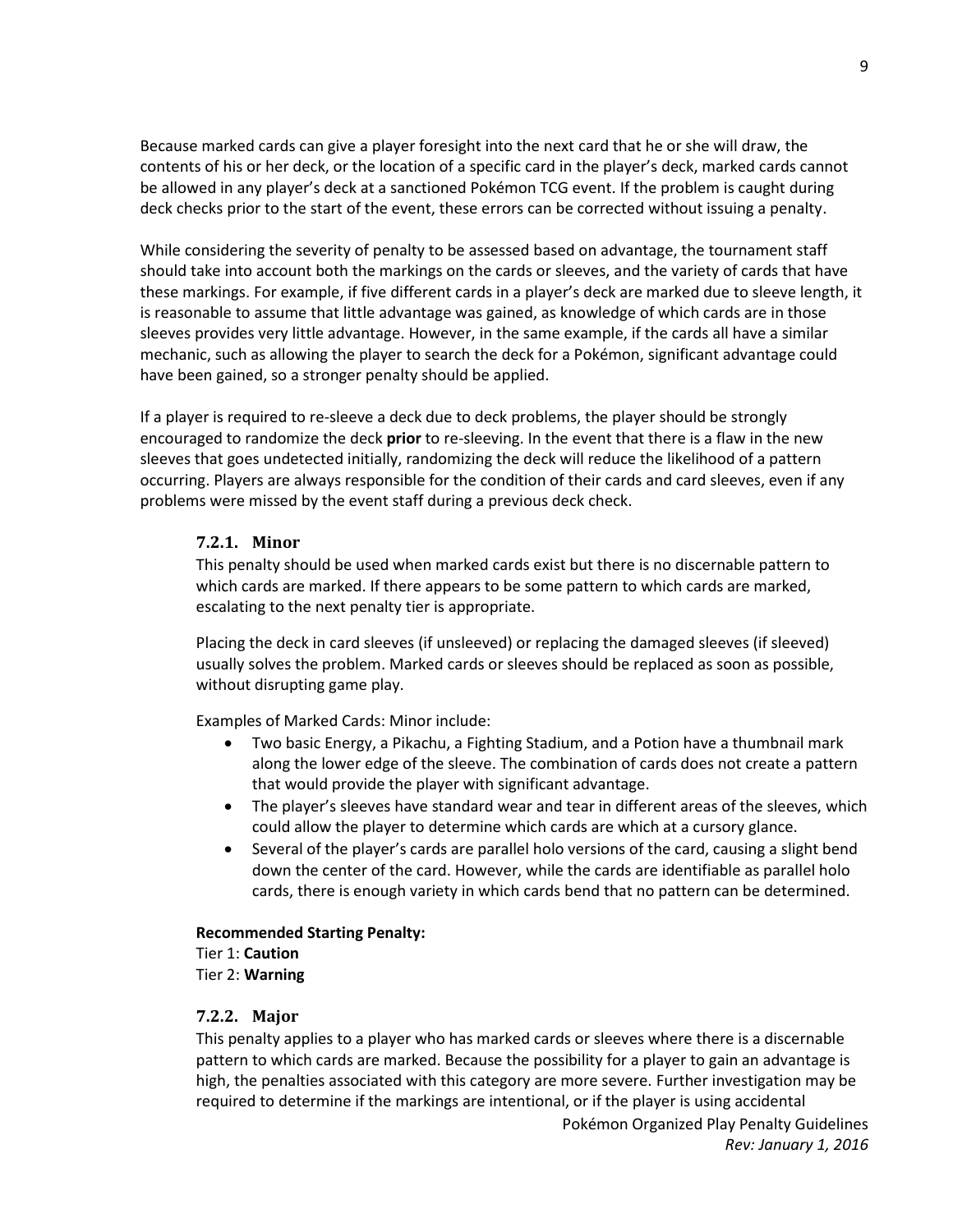markings to intentionally gain advantage. If either of these proves to be the case, the penalty should be escalated to Unsporting Conduct: Cheating, and the appropriate action should be taken.

Placing the deck in card sleeves (if unsleeved) or replacing the damaged sleeves (if sleeved) usually solves the problem. Marked cards or sleeves should be replaced as soon as possible, without disrupting game play.

Examples of Marked Cards: Major include:

- All of the Basic Pokémon in a player's deck are parallel holo, causing a slight bend down the center of the card. This creates a pattern which allows the player to identify Basic Pokémon when the cards are face-down, at rest.
- A card in the player's deck was damaged, and has created a visible wear mark on the back of the sleeve along the damaged area, allowing the card to easily be identified while face-down.
- The sleeves on all of the Special Energy cards in a player's deck are slightly longer than the rest of the sleeves.

#### **Recommended Starting Penalty:**

Tier 1: **Multi-Prize Card** Tier 2: **Game Loss**

### <span id="page-9-0"></span>**7.3. Deck Problems**

This section serves as a catchall for problems involving illegal decks and decklists, discovered during an event. A player's decklist is the roadmap to his or her deck. It is important that each player's deck matches his or her decklist at all times over the course of the tournament. There are three general categories for deck problems, which are outlined below.

The timing of when a decklist or deck problem is discovered dictates what penalty should be assigned. If decklist or deck problems are caught during deck checks prior to the start of the event, these errors can be corrected without issuing a penalty. As the deck has not been officially registered at this time, the player may make any changes to the decklist or deck to make it legal.

- If decklist or deck problems are caught after game play has begun a **Game Loss** should be issued. The player is restricted as to what changes can be made, as outlined below.
- If a decklist does not clearly communicate the cards in the deck (using an unclear abbreviation with no collection number, for example) then the appropriate penalty below will be chosen once the judges are able to determine which cards should have been listed. If this is caught during a match, the rules regarding timing listed above will apply.

In all cases, it is important that the illegal deck or decklist be corrected as soon as possible. The player should be reminded why his or her deck or decklist was illegal, and that player should be the individual who actually changes the cards in his or her deck. These changes must be verified by the Head Judge or Tournament Organizer of the event.

Players are always responsible for ensuring that the contents of their deck and decklist are legal for the event, even if any deck problems were missed by the event staff during a previous deck check.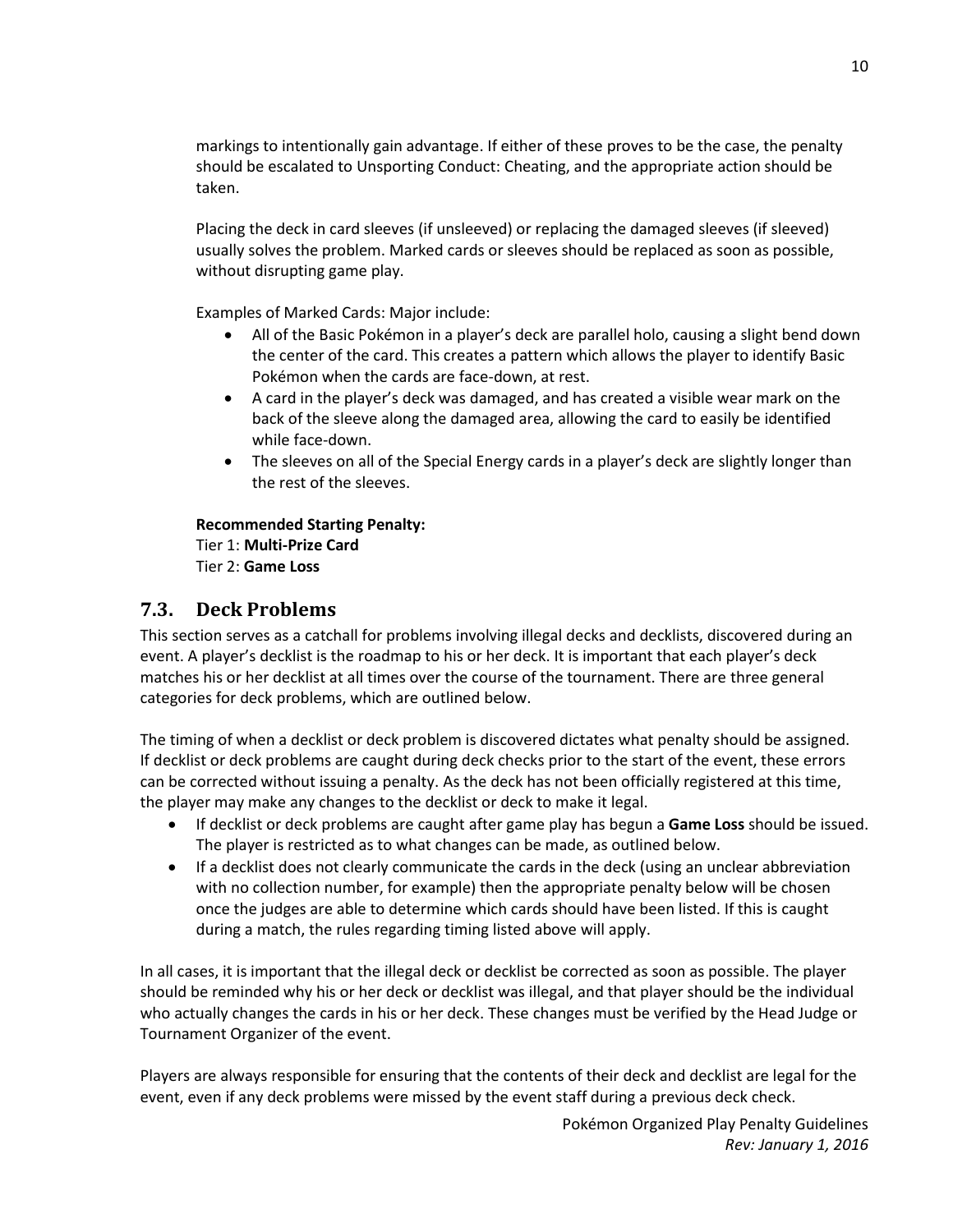<span id="page-10-0"></span>Sections 7.3.1 through 7.3.4 assume that the deck problems are caught after the event has begun.

### **7.3.1. Illegal Decklist, Legal Deck**

If a player's deck meets the format restrictions and deck construction rules but the decklist does not, the decklist should be made legal by replacing the illegal cards with basic Energy cards of the player's choosing, if necessary. The deck should then be modified to reflect the changes.

Examples of Deck Problems: Illegal Decklist, Legal Deck include:

- The decklist contains five copies of Plasma Energy, but the deck contains four copies of Plasma Energy. The 5th copy of Plasma Energy would be removed from the decklist.
- The decklist contains more or less than sixty cards, but the deck contains exactly sixty cards. In this case, any cards not listed on the decklist must be removed from the deck.
- **Insert additional example**

#### **Recommended Starting Penalty:**

Tier 1: **Game Loss** Tier 2: **Game Loss**

#### <span id="page-10-1"></span>**7.3.2. Legal Decklist, Illegal Deck**

If a player's decklist meets the format restrictions and deck construction rules but the deck does not, the illegal cards must be removed from the deck, and the deck must be modified to match the decklist. The Head Judge should carefully consider what advantage, if any, was gained by the illegal deck. If the Head Judge feels that there was a significant advantage, escalating the penalty may be necessary.

The exception to this is if cards are simply missing from the deck. This usually happens if the player and a previous opponent are using similar sleeves, if cards get stuck in the player's deck box, or if cards are dropped on the floor. If the card is found, or the player can provide an identical card to replace the missing one, the player should be allowed to continue the event without further modifying the deck or the decklist. If the card cannot be found and the player cannot provide an identical card, the missing card should be replaced with a basic Energy card of the player's choice, and the decklist should be modified to reflect the new contents of the deck. Either way, the penalty should still be issued.

Examples of Deck Problems: Legal Decklist, Illegal Deck include:

- The decklist contains sixty cards, including four copies of Ghetsis, but the deck contains fifty-nine cards and only three copies of Ghetsis. In this case, the player may add one Ghetsis to his or her deck. If that player cannot provide one, he or she must add a basic Energy card. The decklist is then modified to reflect the change.
- In a Standard event, the decklist contains two copies of Magmortar (*XY—Furious Fists,*  11/111), but the deck contains two copies of Magmortar (*Black & White—Dragons Exalted,* 21/124). In this case, the illegal cards must be removed from the deck, and the deck must be modified to match the decklist. If that player cannot provide the legal cards, he or she must add a basic Energy card. The decklist is then modified to reflect the change.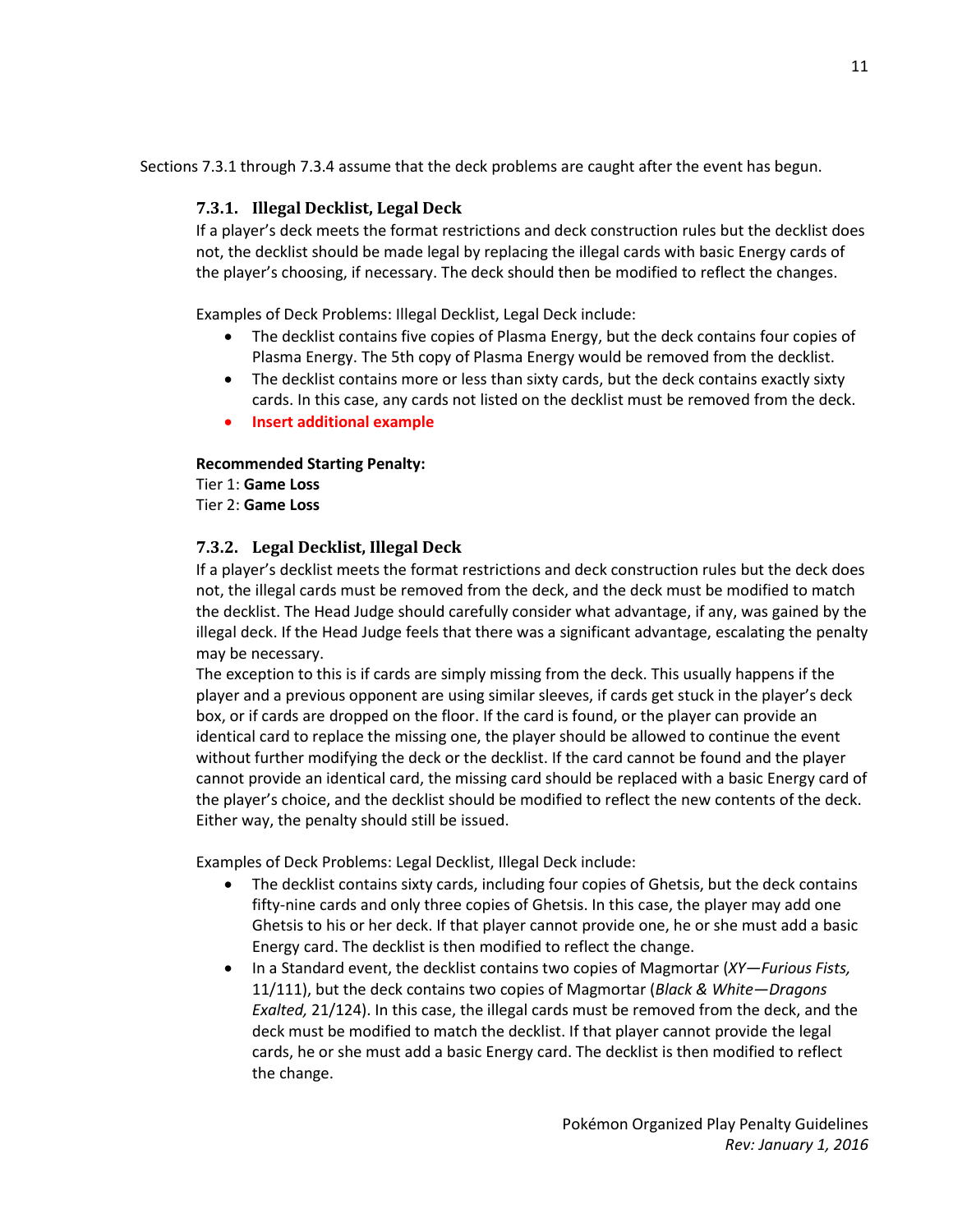The player's deck contains foreign cards as defined by the Pokémon Tournament Rules. In this case, any foreign cards should be replaced with a local language version if possible. If this is not possible, the cards should be replaced with basic Energy cards. The decklist is then modified to reflect the change.

#### **Recommended Starting Penalty:**

Tier 1: **Game Loss** Tier 2: **Game Loss**

#### <span id="page-11-0"></span>**7.3.3. Illegal Decklist, Illegal Deck**

Occasionally, a player will simply show up with an illegal decklist and deck that do not meet the format restrictions or the deck construction rules. When this is the case, both the deck and the decklist must be modified to make the deck legal for the event. Any illegal cards should be replaced with basic Energy cards of the player's choice, and the changes should be reflected on the decklist.

As with the previous category, the Head Judge should carefully consider what advantage, if any, was gained by the illegal deck. If the Head Judge feels that there was a significant advantage or the error cannot be easily fixed during the match, escalating the may be necessary.

Examples of Deck Problems: Illegal Decklist, Illegal Deck include:

- Both the decklist and the deck contain five copies of Herbal Energy, violating the fourcard limit rule.
- Both the decklist and the deck contain more or less than sixty cards.
- In a Standard event, both the decklist and the deck contain four Dark Ampharos (*EX Team Rocket Returns,* 2/109).

#### **Recommended Starting Penalty:**

Tier 1: **Game Loss** Tier 2: **Game Loss**

#### <span id="page-11-1"></span>**7.3.4. Legal Decklist, Legal Deck**

Occasionally a player's decklist and deck meet the format restrictions and the deck construction rules but do not match. As the contents of the decklist always take priority over the contents of the deck itself, the player must modify his or her deck so that it matches the decklist. If the player is unable to provide the cards listed on the decklist, missing cards should be replaced with basic Energy cards of the player's choice, and the decklist should be updated to reflect these changes.

As with previous categories, the Head Judge should carefully consider what advantage, if any, was gained by this error. If the Head Judge feels that there was a significant advantage escalating the penalty may be necessary.

Examples of Deck Problems: Legal Decklist, Legal Deck include: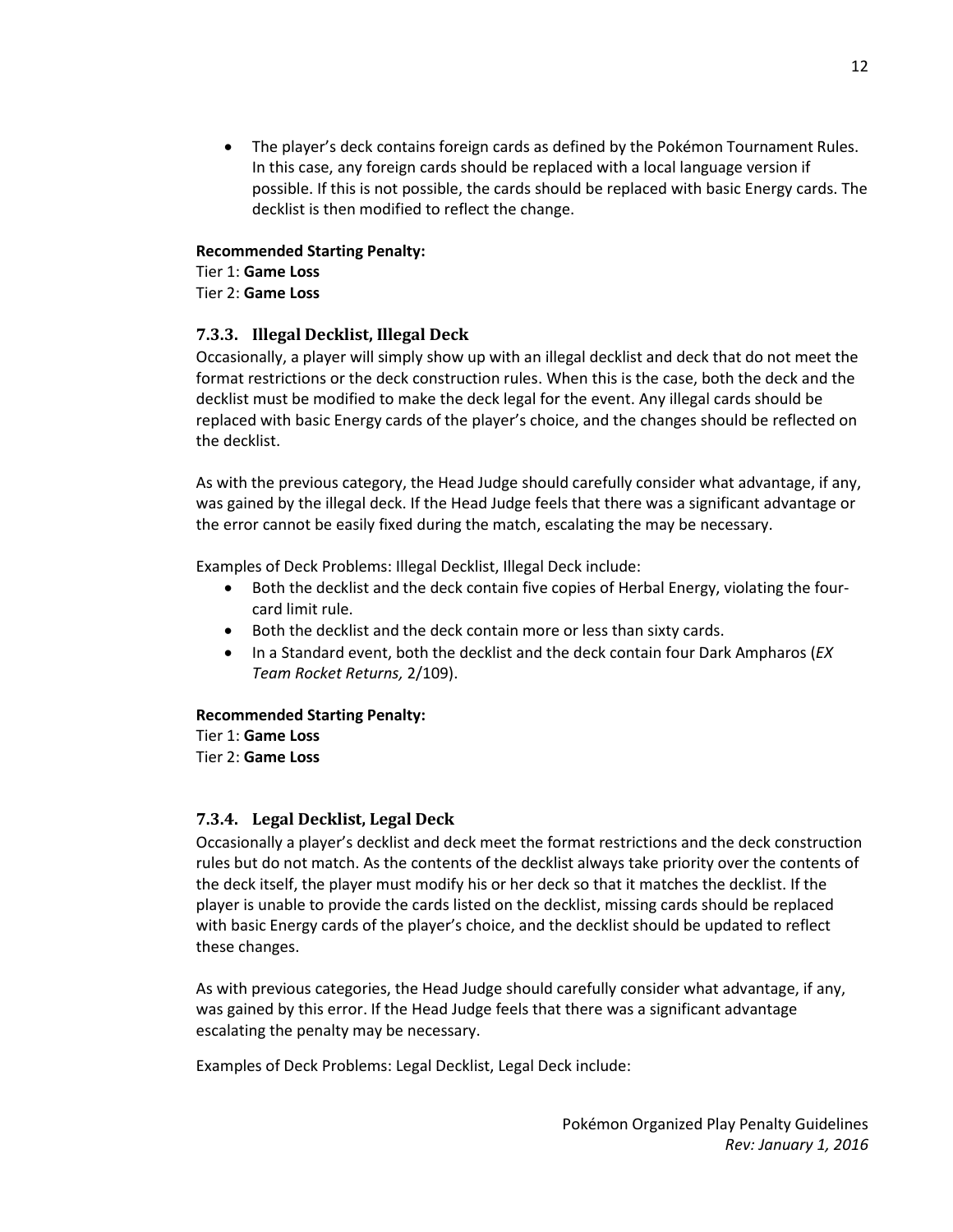- A player's deck contains 4 Fighting Energy cards, but the decklist contains 4 Strong Energy cards.
- A player's deck contains 4 Snorlax (*Black & White—Plasma Storm*, 101/135)*,* but the decklist contains 2 Snorlax (*Black & White—Plasma Storm*, 101/135) and 2 Snorlax (*XY— Flashfire*, 80/106)
- A player's deck contains 3 Pal Pad cards and 2 Protection Cube cards, but the decklist contains 2 Pal Pad cards and 3 Protection Cube cards.
- In an Unlimited event, the decklist contains four copies of Torchic (*EX Ruby & Sapphire,* 73/109), but the deck contains four copies of Torchic (*EX Ruby & Sapphire,* 74/109).

**Recommended Starting Penalty:** Tier 1: **Prize Card** Tier 2: **Prize Card**

# <span id="page-12-0"></span>**7.4. Game Tempo**

The pace of a Pokémon TGC game should be lively without being excessively fast, and each player should receive approximately half of the allotted time for the game. However, the way players react to pressure can have an impact on the tempo at which they take their turns. Judges should watch for changes in tempo and make corrections if needed.

In general, the following time limits for various game actions should be appropriate. The times given below are general guidelines; players attempting to compartmentalize their turn in order to use every second of the time allowed for the items below are almost certainly stalling and should be subject to the Unsporting Conduct: Severe penalties.

- Performing the actions of a card or attack: 15 seconds
- Shuffling and setup, game start: 2 minutes
- Shuffling and deck search, mid-game: 15 seconds
- Starting the turn after opponent's "end of turn" announcement: 5 seconds
- Considering the game position before playing a card: 10 seconds

<span id="page-12-1"></span>Notes during a game should be taken using the same time limits listed above. For example, a player making a note about a mid-game deck search must do so in the same 15 seconds allowed for the action.

### **7.4.1. Slow Play**

Players should take care to play in a manner that keeps the game pace lively, regardless of the complexity of the situation. A player who takes too long to make decisions about game play runs the risk of putting his or her opponent at a disadvantage due to the round's time limit. In addition to the recommended penalty, the judge may issue a time extension to offset this disadvantage.

Slow play penalties should escalate at a faster rate than other penalties, but should not exceed a **Prize Card** penalty.

Examples of Game Tempo: Slow Play include:

- You are excessively slow when deciding which Pokémon to attach an Energy card to.
- You take an unreasonable amount of time deciding which Basic Pokémon to take from your deck after playing a Poké Ball card.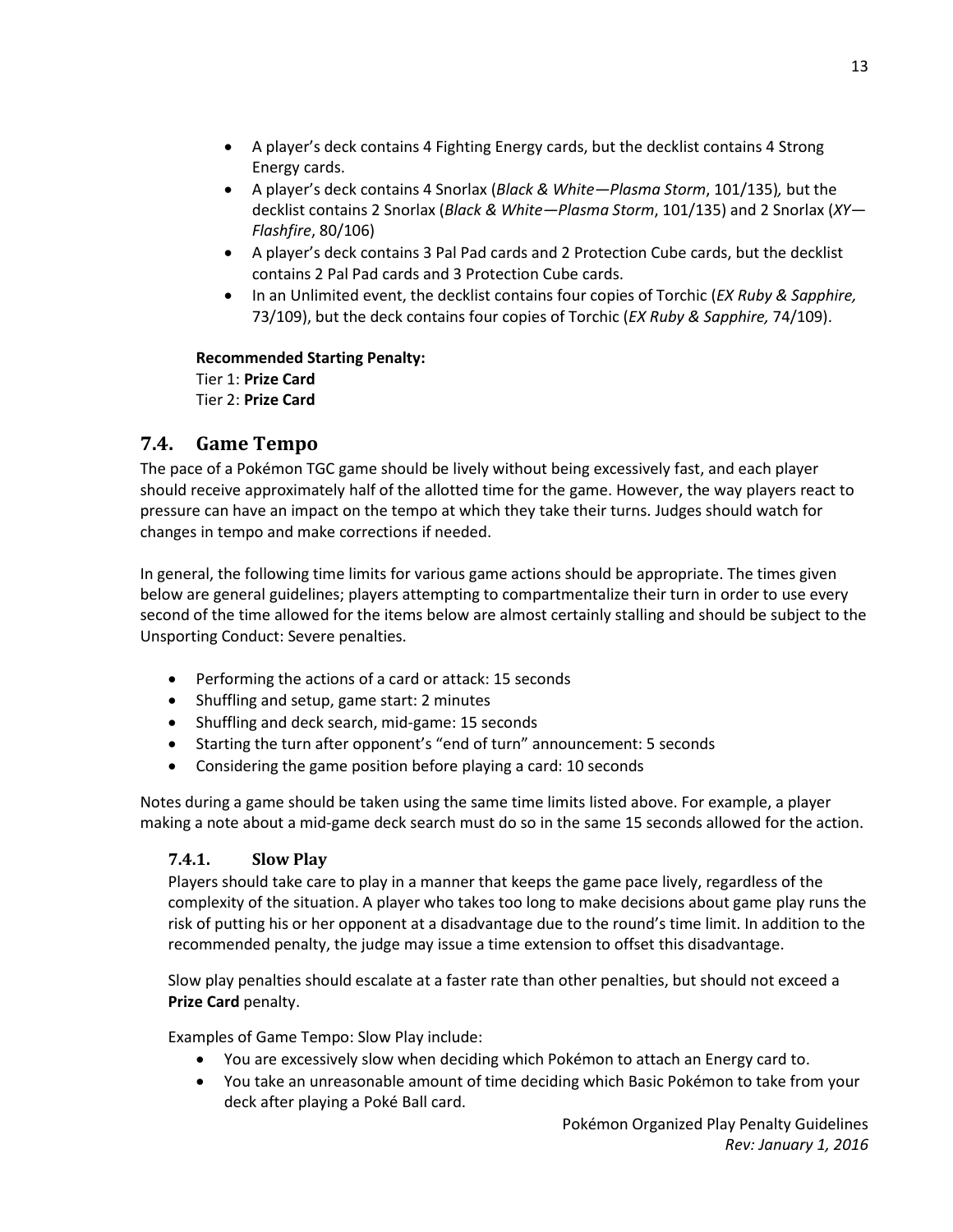- Counting or searching your (or your opponent's) deck or discard pile more than once in a short time period.
- Repeatedly searching your deck, hand, or discard pile while performing a card effect.
- Attempting to engage in extraneous conversation that interferes with timely play.

### **Recommended Starting Penalty:**

Tier 1: **Caution** Tier 2: **Warning**

## <span id="page-13-0"></span>**7.4.2. Rushing**

Rushing involves a player trying to get his or her opponent to play faster. This can cause the opponent to lose his or her concentration, making the player more likely to make a mistake. Rushing is often a symptom of an opponent's Slow Play, but it can also occur when a player is excited to get to his or her next turn.

Examples of Game Tempo: Rushing include:

- Placing/tapping your hand near your deck to draw a card during an opponent's turn, indicating that you are ready to start your turn.
- Making exasperated noises or comments regarding your opponent's actions.
- Rushing through your opponent's attack step by putting damage on your Pokémon before your opponent announces which attack is being used, or the total damage being done to the Defending Pokémon.

### **Recommended Starting Penalty:**

Tier 1: **Caution** Tier 2: **Warning**

# <span id="page-13-1"></span>**7.5. Procedural Error**

A player who causes an error in the operation of an event, such as misreporting a match, playing the wrong opponent, failing to notify a judge or TO that he or she is dropping from the event, or other such errors, needs to be reminded of the procedural rules of a Pokémon Organized Play event. As with Game-Play Errors or other accidental infractions, this reminder is customarily given with a **Caution** penalty. Repeated infractions may result in higher penalties.

## <span id="page-13-2"></span>**7.5.1. Minor**

This category covers smaller errors that do not have a serious impact on the operation of the event. If the situation can be corrected before any delay or disruption occurs, the correction should always be made and no higher penalty than a **Caution** should be dispensed for a first infraction. If the situation goes unreported until delay or disruption is caused, a **Warning** is a suitable first penalty.

Examples of Procedural Error: Minor include:

- Failing to sign the match slip.
- Entering marked or announced staff-only areas.
- Interrupting staff during announcements to players or rulings in progress.

## **Recommended Starting Penalty:**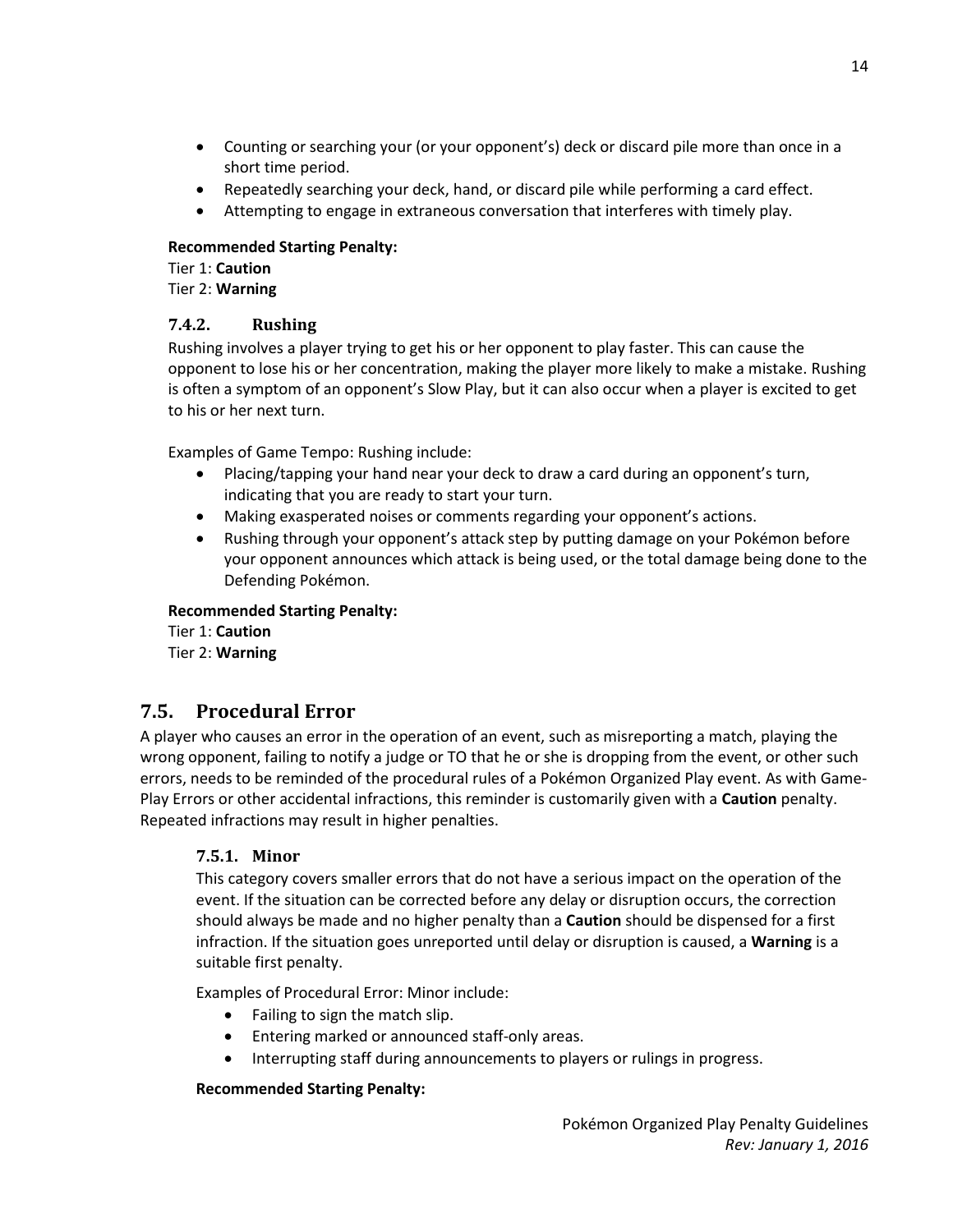#### Tier 1: **Caution** Tier 2: **Caution**

#### <span id="page-14-0"></span>**7.5.2. Major**

Occasionally errors are made that have a much larger impact on the tournament's operation. Some can cause a major delay in the timeliness of the event; others can cause a significant inconvenience for the players around you. In some extreme cases the penalty for this infraction can be escalated to a **Game Loss** for a first offense.

Examples of Procedural Error: Major include:

- Incorrectly filling out a match slip
- Showing up to a match late (less than 5 minutes).
- Failure to provide status condition markers if cards in your deck use those conditions.
- Failure to provide damage counters to track damage on your Pokémon.

#### **Recommended Starting Penalty:**

Tier 1: **Warning** Tier 2: **Warning**

#### <span id="page-14-1"></span>**7.5.3. Severe**

This category is typically reserved from an infraction that has a significant impact on the event, or is the result of a breakdown in event protocol.

Examples of Procedural Error: Severe include:

- Incorrectly reporting the result of a match.
- Showing up late to a match (5 minutes or more).
- Failure to report that you are dropping from an event before leaving the venue. *(This penalty will be issued regardless of whether the player is there to receive it or not.)*
- Playing the incorrect opponent. *(In this case, the player sitting at the wrong table receives the penalty.)*

**Recommended Starting Penalty:**

Tier 1: **Game Loss** Tier 2: **Game Loss**

## <span id="page-14-2"></span>**7.6. Unsporting Conduct**

This group of penalties covers the inappropriate actions taken by players or spectators at an event. This category always assumes that the offending actions are intentional. A player does not have to be actively involved in a match to receive an Unsporting Conduct penalty. While players and spectators should enjoy their tournament experience, they also need to remember that their actions can have a negative impact on fellow participants.

### <span id="page-14-3"></span>**7.6.1. Minor**

Players are expected to behave in a respectful manner to all attendees and staff of a Pokémon event. Players who don't behave properly need to be reminded to with the issuance of a penalty. Infractions in this category have no impact on the event operation itself.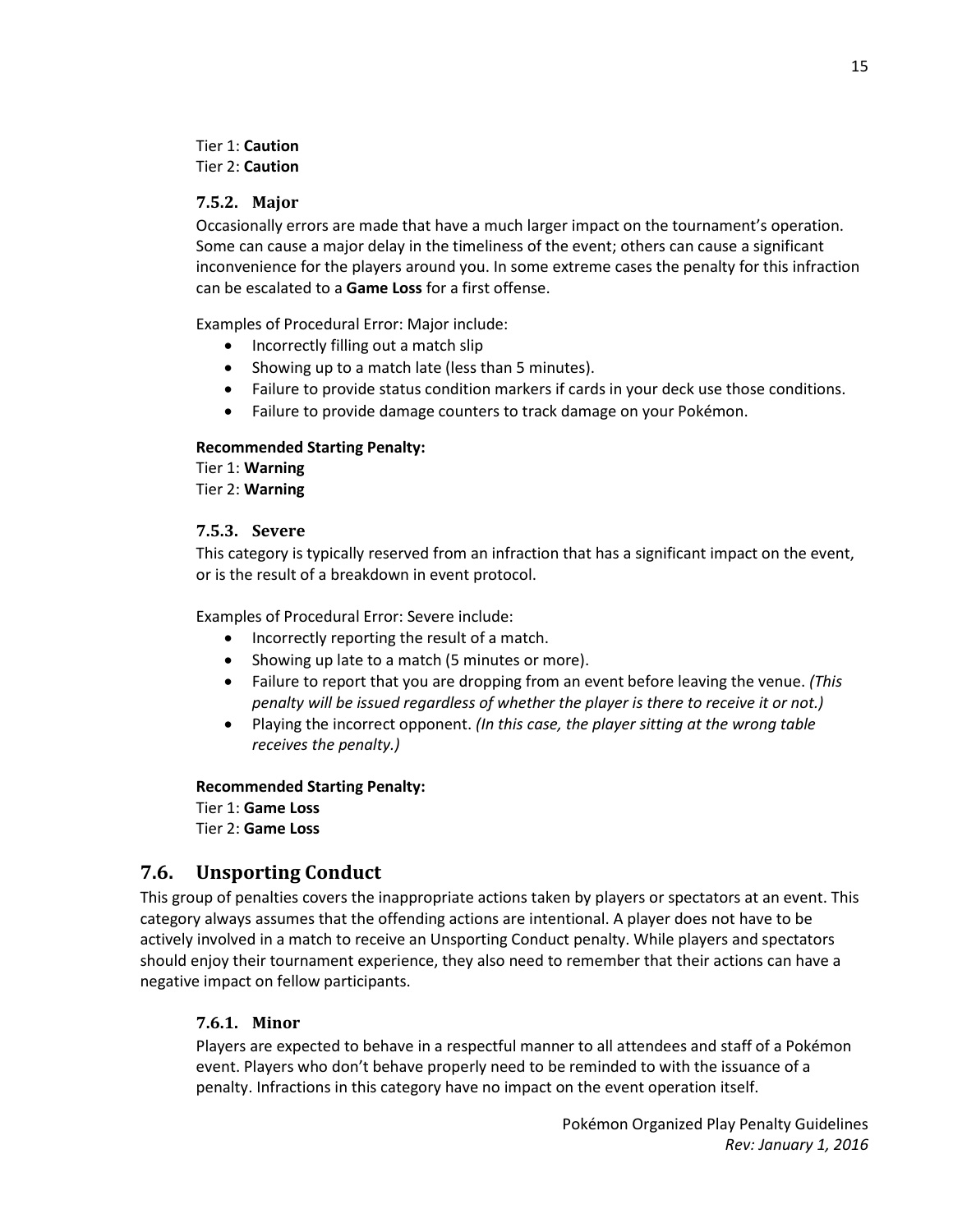Examples of Unsporting Conduct: Minor include:

- Swearing in the tournament area.
- Leaving a small amount of garbage in the tournament area.
- Roughhousing.
- Repeatedly touching or moving an opponent's cards without permission.
- Disturbing a match in progress.

#### **Recommended Starting Penalty:**

Tier 1: **Warning** Tier 2: **Warning**

#### <span id="page-15-0"></span>**7.6.2. Major**

Players are expected to behave in a respectful manner to all attendees and staff of a Pokémon event. Players who don't behave properly need to be reminded to with the issuance of a penalty. Infractions in this category have a direct impact on event operation or cause a small degree of emotional distress to those around them.

Examples of Unsporting Conduct: Major include:

- Leaving a large amount of garbage in the tournament area.
- Failure to comply with the instructions of the event staff.
- Engaging in gamesmanship/rules lawyering.
- Attempting to manipulate a match through intimidation or distraction.
- $\bullet$  Refusal to sign a match slip.
- Making legal plays which have no effect on the game in progress to manipulate the time remaining in a match.
- Playing slowly to manipulate the time remaining in a match.

#### **Recommended Starting Penalty:**

Tier 1: **Game Loss**

Tier 2: **Game Loss**

#### <span id="page-15-1"></span>**7.6.3. Severe**

Players are expected to behave in a respectful manner to all attendees and staff of a Pokémon event. Players who don't behave properly need to be reminded to with the issuance of a penalty. Infractions in this category have a serious impact on event operation or integrity, cause great emotional distress to those around them, or involve a physical altercation.

Examples of Unsporting Conduct: Severe include:

- Defacement of tournament area.
- Determining the outcome of a match by random means, through the use of bribery or coercion, or via other choosing methods/games.
- Assault.
- Use of profanity or physical threats to event staff.
- Theft.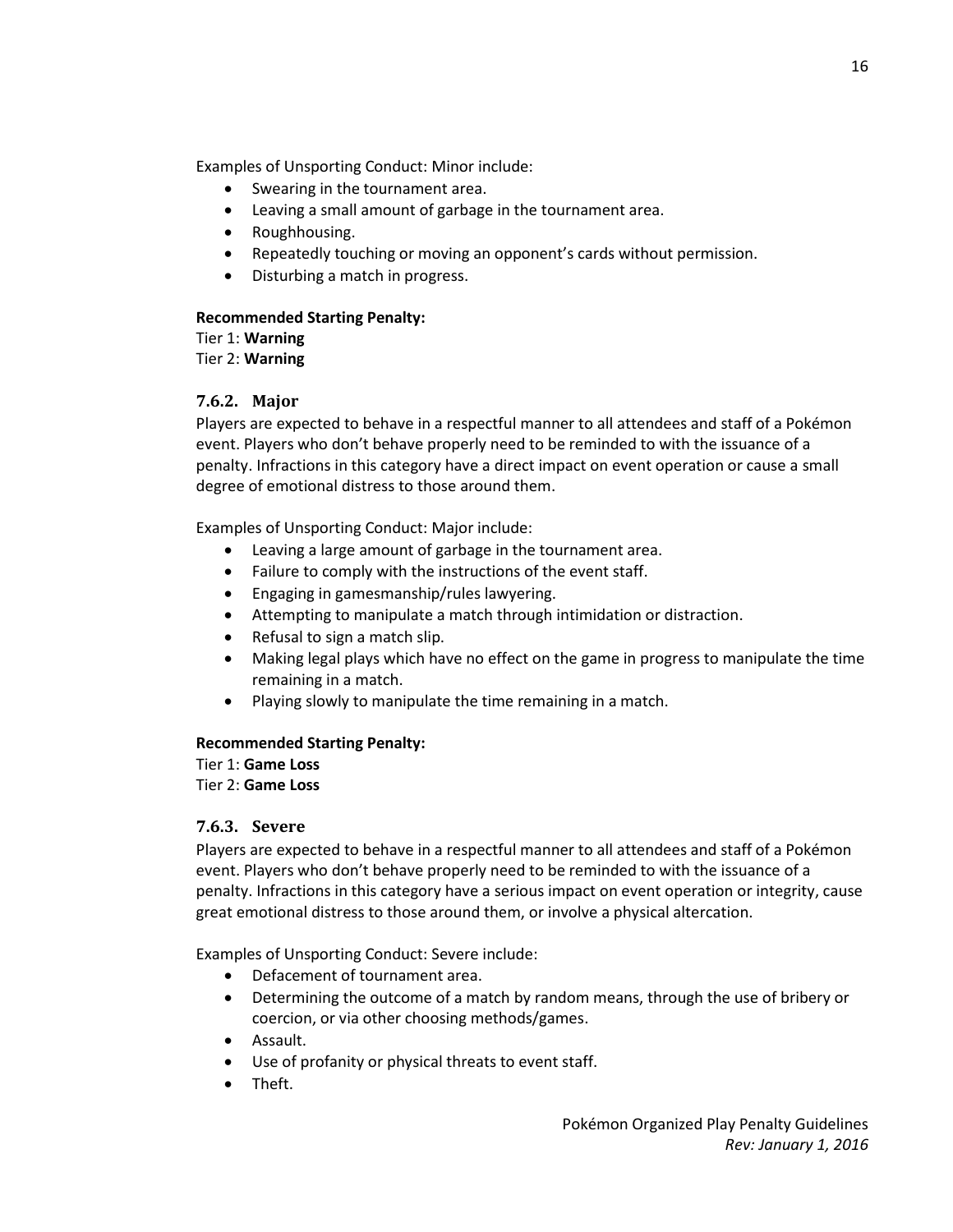Use of slurs or insults.

#### **Recommended Starting Penalty:**

Tier 1: **Disqualification** Tier 2: **Disqualification**

#### <span id="page-16-0"></span>**7.6.4. Cheating**

Players who **intentionally** commit infractions are looking to gain an unfair advantage over other players at the event. The Head Judge should carefully consider whether an infraction was intentional or not before applying this penalty. *If the Head Judge feels that an infraction was unintentional, this penalty should not be applied.*

Examples of Unsporting Conduct: Cheating include:

- Drawing extra cards.
- Taking cards from the discard pile and adding them to your hand or deck.
- Offering any form of compensation to an opponent for a concession.
- Altering match results after the result has been agreed upon and the match slip has been signed by both players.
- Playing with marked cards.
- Lying to event staff.
- Arbitrarily adjusting the Special Conditions or damage counters put on any Pokémon in play.
- Use of dubious game actions intended to deceive your opponent into making misplays.
- Attempting to manipulate a random result.
- Stacking your deck.

#### **Recommended Starting Penalty:** Tier 1: **Disqualification**

Tier 2: **Disqualification**

## <span id="page-16-1"></span>**8. Lasting Consequences**

Players who commit repeated infractions over a series of events, or commit enough infractions at a single event to result in disqualification, may require a lasting penalty to be assigned to them.

Pokémon Organized Play is the only body authorized to penalize players with penalties that extend over multiple events. Pokémon Organized Play requires the reporting of all penalty assignments of **Warning** level or higher in order to ensure that these penalties are made fairly and only when warranted.

### <span id="page-16-2"></span>**9. Suspension**

Pokémon Organized Play may issue suspensions to players who disrupt other players or the events they attend. In these cases, the players will be notified and their names and Player IDs will be made available to Tournament Organizers.

A suspended player should not be allowed to participate in any Pokémon Organized Play events as a player, judge, Tournament Organizer, or volunteer. If a suspended player disrupts an event by trying to participate and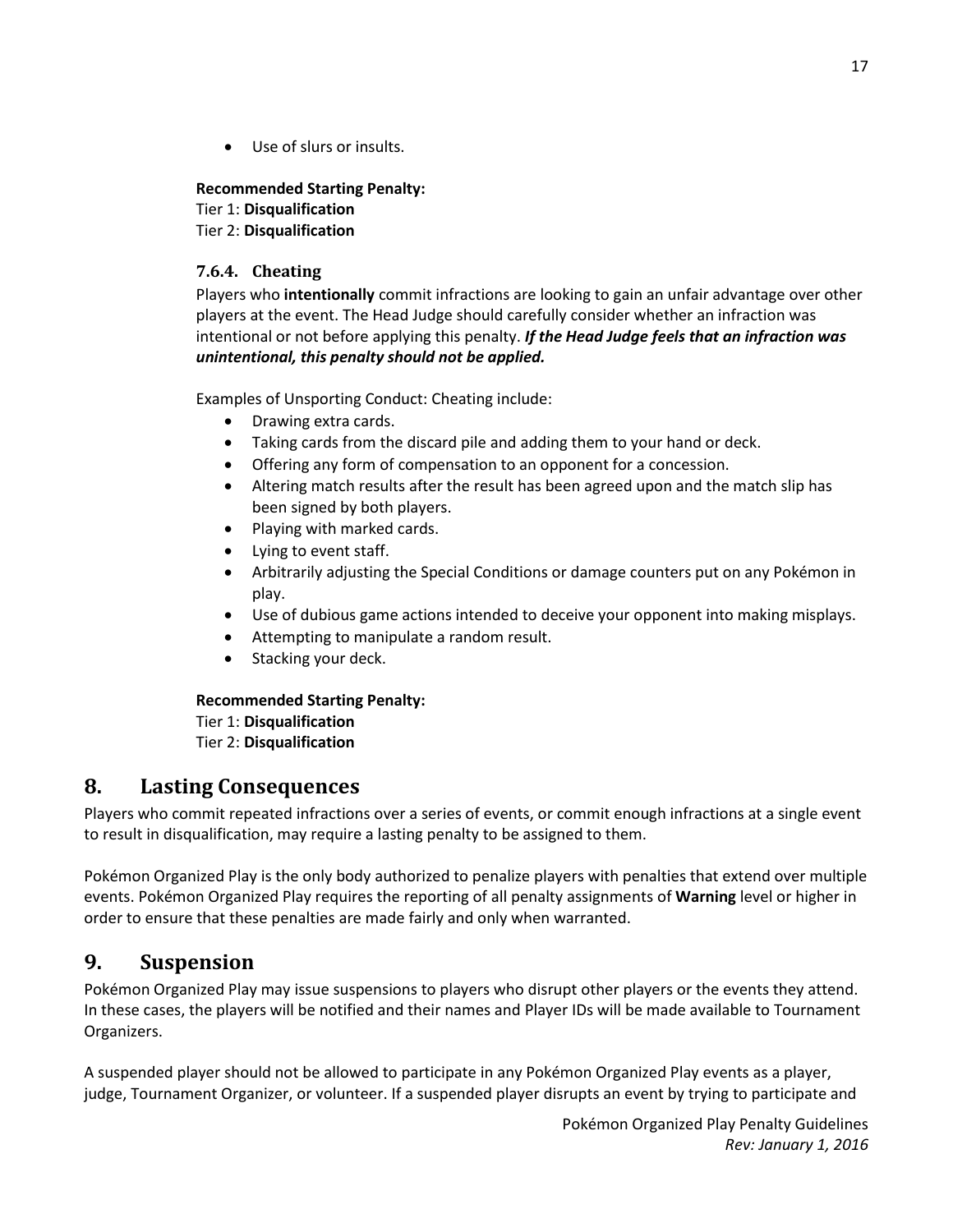then refusing to leave, the incident should be reported to POP and may result in an extension of the existing suspension.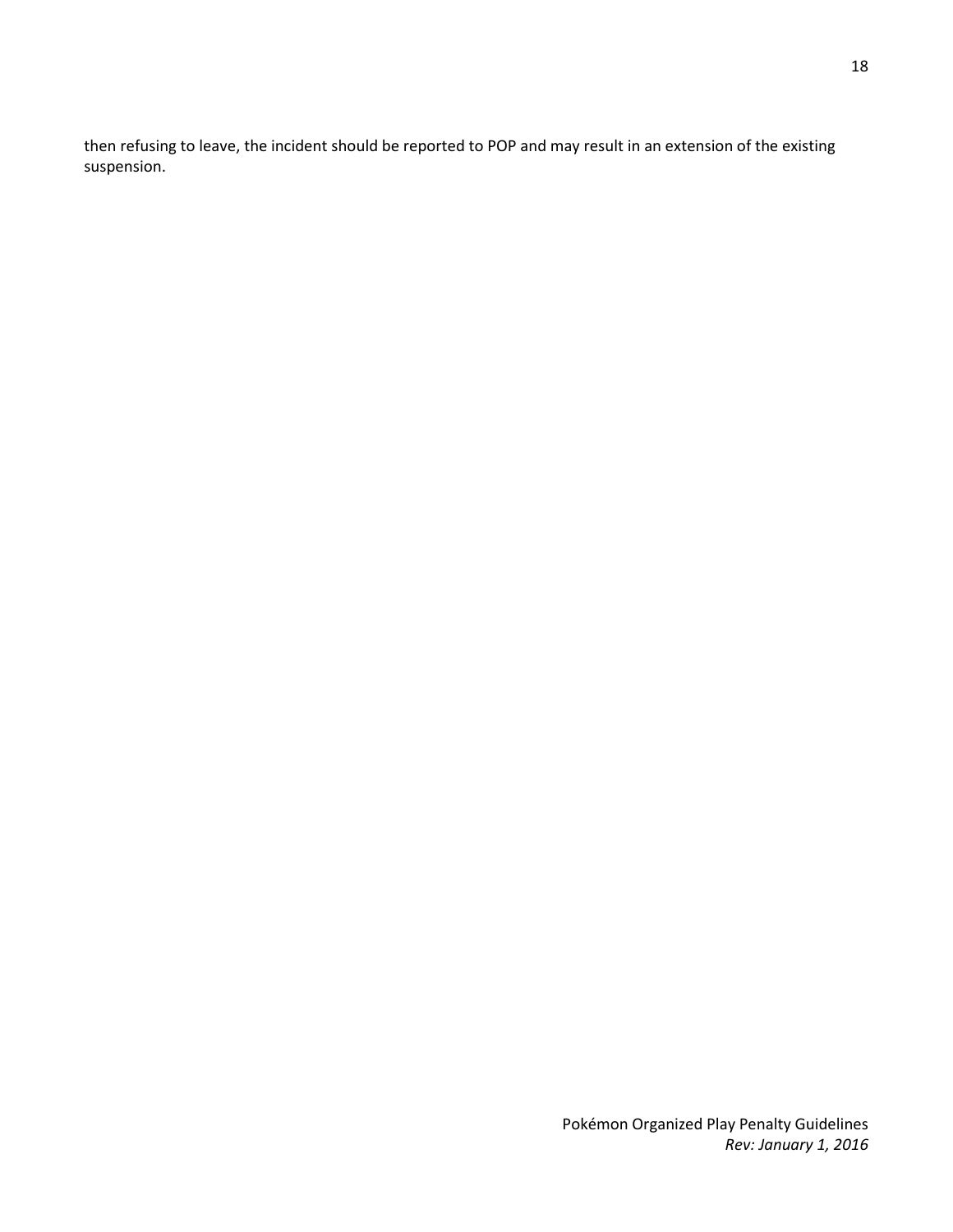### **Recommended Penalty** Game-Play Error: Minor **Fig. 1.1.1.** Caution Warning Game-Play Error: Major **Fig. 1.2.** Narning Prize Card Game-Play Error: Severe **Fig. 1.1.3.** Game Loss Game Loss Game Loss Marked Cards: Minor **The Cause Cards: Minor** 2.2.1. Caution Warning Marked Cards: Major **Marked Cards: Major 7.2.2.** Multi-Prize Card Game Loss Deck Problem: Illegal Decklist, Legal Deck | 7.3.1. Game Loss | Game Loss Deck Problem: Legal Decklist, Illegal Deck | 7.3.2. Game Loss | Game Loss Deck Problem: Illegal Decklist, Illegal Deck | 7.3.3. Game Loss | Game Loss Deck Problem: Legal Decklist, Legal Deck | 7.3.4. Prize Card | Prize Card Game Tempo: Slow Play **The Caution Caution** Caution Nurting Warning Game Tempo: Rushing The Research Love of T.4.2. Caution Nurning Procedural Error: Minor 2010 | 7.5.1. Caution | Caution Procedural Error: Major **7.5.2.** Warning Warning Warning Procedural Error: Severe 1992 | 7.5.3. Game Loss | Game Loss Unsporting Conduct: Minor **7.6.1.** Warning Warning Warning Unsporting Conduct: Major **Fig. 1.4.3.** | Game Loss | Game Loss | Game Loss | Game Loss | Game Loss | Game Loss | Game Loss | Game Loss | Game Loss | Game Loss | Game Loss | Game Loss | Game Loss | Game Loss | Game Loss | Unsporting Conduct: Severe **7.6.3.** Disqualification Disqualification Unsporting Conduct: Cheating **7.6.4.** Disqualification Disqualification

# <span id="page-18-0"></span>*Appendix A. Quick Reference Chart*